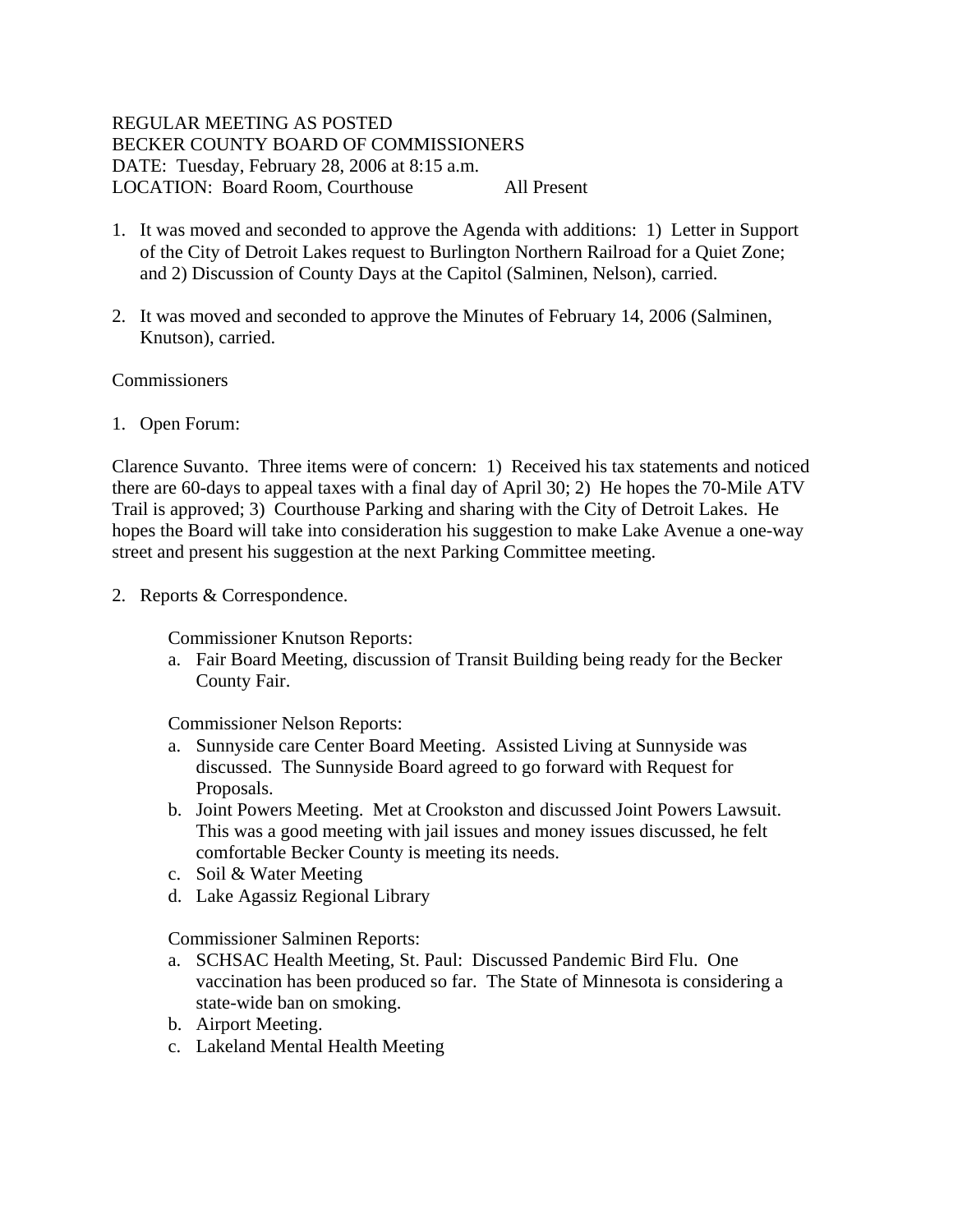Commissioner Mulari Reports:

- a. Lakeland Mental Health Meeting: LLMH has turned their financial picture around.
- b. Jail/Treatment Meeting. Human Services and the Sheriff's Office are looking at the drug assessments being done in county lockup. The Regional Committee is still looking at some kind of a Regional METH Treatment facility.

Commissioner Bristlin Reports:

- a. Becker County Area Agency on Aging, Commissioner Mulari attended.
- b. 70-Mile ATV Trail Meeting. This is on the agenda for discussion later today.
- 3. Appointments: None at this time.
- 4. Airport Letter. It was moved and seconded to approve signing a Letter of Support, and the County Board supports as stated: In summary the Detroit Lakes Becker County Airport Commission, the City Council of the City of Detroit Lakes and the Becker County Board of Commissioners (Sponsors), have voted to support the conclusions of the proposed expansion of the Detroit Lakes Airport, as enumerated in the Federal Environmental Assessment and State Environmental Impact Statement, dated September 2005, as long as the City of Detroit Lakes agrees with the letter, and authorizes the Board Chair to sign on behalf of the County (Salminen, Knutson), carried. Roll call vote: Commissioner Knutson, Yea; Commissioner Salminen, Yea; Commissioner Mulari, Yea; Commissioner Nelson, Nay; and Commissioner Bristlin, Abstained.
- 5. Quitclaim Temporary Easement MN/DOT. It was moved and seconded to pass Resolution No. 02-06-2D, requesting a Temporary Easement across land and property (Minimum Detention Facility) leased by Becker County from Dennis J. Meyer. This Temporary Easement shall cease on December 01, 2012, or on such earlier date upon which the Commissioner of Transportation determines by formal order that it is no longer needed for highway purposes. The Becker County Board authorizes the signature of the Board Chair and the County Administrator to convey and quitclaim the real property listed. (Salminen, Bristlin), carried.
- 6. It was moved and seconded to approve any Commissioner's attendance at the Association of Minnesota Counties Legislative Conference 2006 on March 29 & 30, at the Radisson Riverfront, St. Paul, MN (Bristlin, Salminen), carried.
- 7. It was the Consensus of the Board not to attend the Days at the Capitol this year as they will be attending the Minnesota Counties Legislative Conference on March 29 & 30, 2006.
- 8. It was moved and seconded to pass Resolution No. 02-06-2F, in support of a Railroad Quiet Zone in Detroit Lakes, MN to silence train horns on the Burlington Northern Santa Fe Railroad line from the Wine Lake Road crossing to the crossing at SCAH 54. The proposed Quiet Zone involves crossings in Becker County, Lake View Township, Detroit Township and Detroit Lakes (Nelson, Salminen), carried.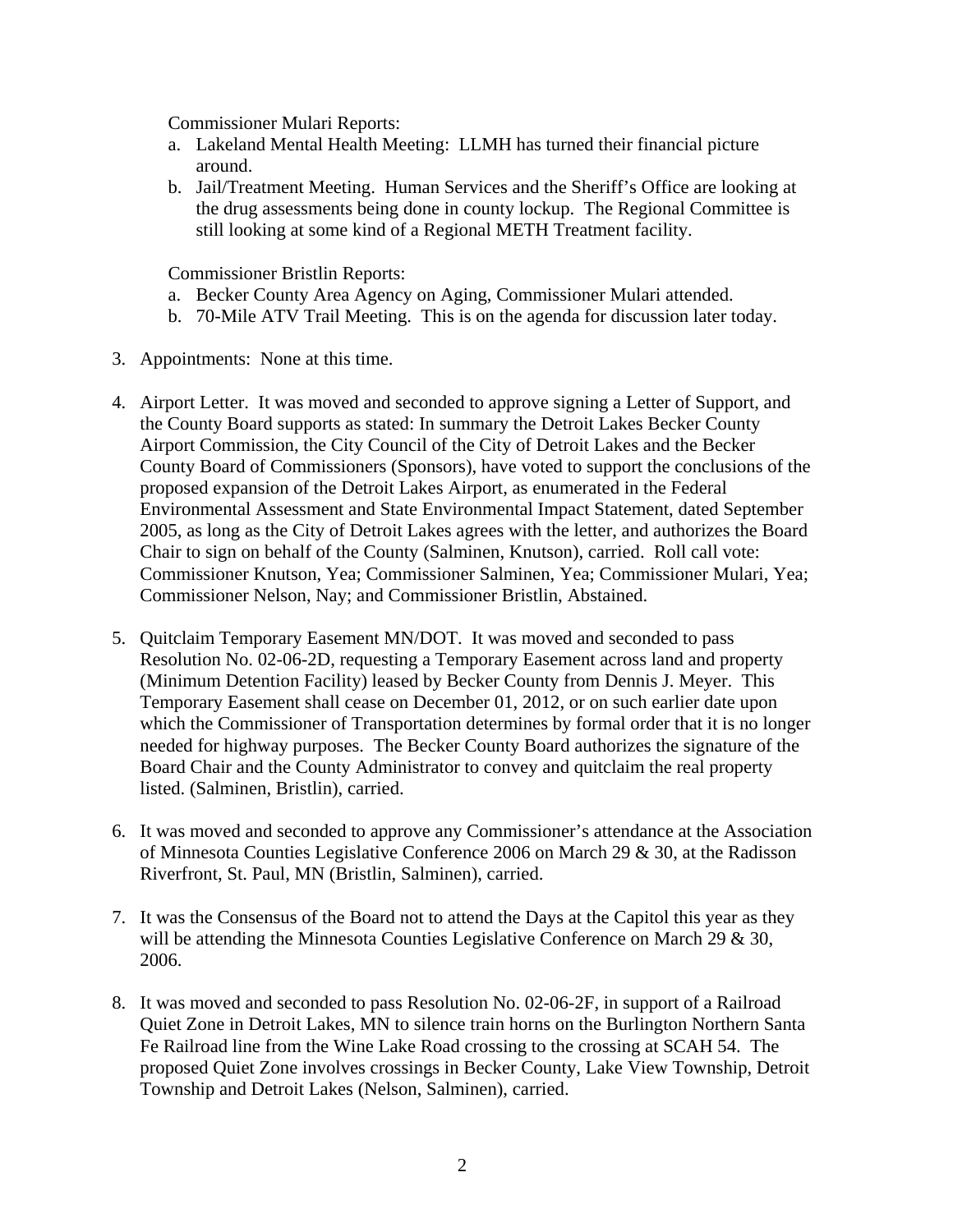9. It was moved and seconded to pass Resolution No. 02-06-2E, approving the Becker County Fleet Policy as recommended by the Safety Committee. The Management Team, in conjunction with the Becker County Safety Committee and Safety Director, is instructed to implement the policy (Salminen, Nelson), carried.

## Auditor

- 1. It was moved and seconded to table the request to pass Resolution 02-06-2A adding Wenzel & Associates, as agents, Ameritas Retirement Plans and removing ICMA. More information is requested before any action is taken (Salminen, Bristlin), carried.
- 2. It was moved and seconded to pass Resolution No. 02-06-2B, vacating that public rightof-way as it travels through the W1/2 of the SW1/4 of Section 23, Township 139, Range 41, beyond the existing CSAH #21 alignment and associated Public Right-of-Way. (Nelson, Salminen), carried.
- 3. It was moved and seconded to approve a Tubing License Renewal for Eddie H. Enger, Ed's River Run Tubing, 20016 County Hwy. #29, Rochert, MN 56578, Erie Twp. (Salminen, Nelson), carried.

## Finance Committee Minutes

- 1. Mary Kiffmeyer, Secretary of State presented a check to Becker County in the amount of \$324,732.23 for voting equipment and she entertained questions for about 45 minutes.
- 2. It was moved and seconded to approve the Claims (Bristlin, Nelson), carried
- 3. It was moved and seconded to approve the Sheriff Department's request to fill a temporary narcotics position, which was recently vacated (Bristlin, Nelson), carried.
- 4. The County Auditor's Agenda Items of Demo/Tax Forfeit Property, the Purchase of Counter/DMV and Gravel Tax Budget to Actual will be placed on the next Finance Committee Agenda.
- 5. It was moved and seconded to approve the purchase of a dedicated server and back-up device for the new Indexing System located in the Recorder's Office. The estimated cost of \$5,000 will be funded with Recorder's Equipment Fund dollars (Bristlin, Salminen), carried.

#### Becker County Extension

Tom Riffenberger, President, Master Gardeners of Becker County, gave an update to the Board on the Master Gardener Program. He also presented the group Goals for 2006. Nancy Forsaker Johnson, Regional Extension Director, introduced Tracey Baker, new Nutrition Agent, and a Progress Report was given on the Nutrition Education Program. Human Services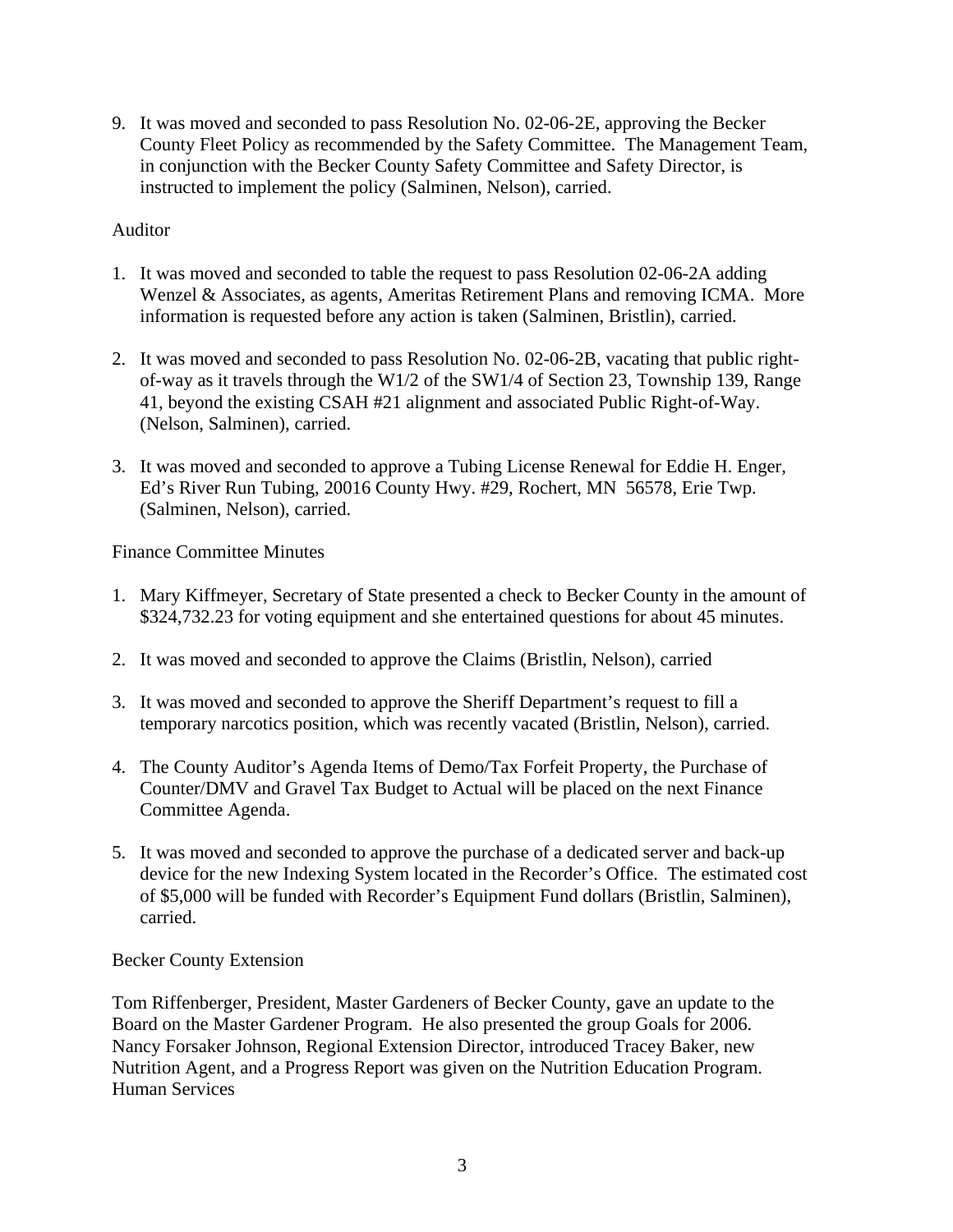- 1. It was moved and seconded to approve to renew a Children's Mental Health Contract to provide Counseling Intervention Services to Special Education Children that are not eligible for Medical Assistance (Salminen, Bristlin), carried.
- 2. It was moved and seconded to approve to continue a contract with White Earth to provide Home-Based Mental Health Services, Family Community Support Services, Targeted Case Management Services and Diagnostic Assessment and Testing for Indian Children living on the reservation. The total amount of the Contract is \$197,448 which is covered by a grant from DHS (Salminen, Bristlin), carried.
- 3. It was moved and seconded to accept the Public Assistance Applications (Salminen, Knutson), carried.
- 4. It was moved and seconded to approve the Human Services Claims (Salminen, Nelson), carried.
- 5. It was moved and seconded to approve the Community Health Claims (Salminen, Bristlin), carried.
- 6. It was moved and seconded to approve the Transit Claims (Salminen, Nelson), carried.

## Highway

It was moved and seconded to pass Resolution No. 02-06-2C, Dedication of Motor Vehicle Sales Tax. Becker County strongly supports passage of the proposed amendment to the MN Constitution dedicating all of the motor vehicle sales tax revenue to transportation; and that Becker County provides this support in conjunction with a wording change to the proposed amendment to dedicate at least 60% of the revenue for highway purposes (Salminen, Bristlin), carried.

#### Environmental Services

It was moved and seconded to concur with the Environmental Services Committee to proceed to bid the 2006 Solid Waste Hauling Contract. The new contract is for (3) years with a (3) year extension for good performance (Bristlin, Knutson), carried.

#### EDA/Housing Financial Report

Jon Thomsen, along with Guy Fisher, presented the Becker County EDA/Housing – Fiscal Year Ending 2005 Report. Jon reported that they have met their goal for 2005.

Commissioner Discussion Items